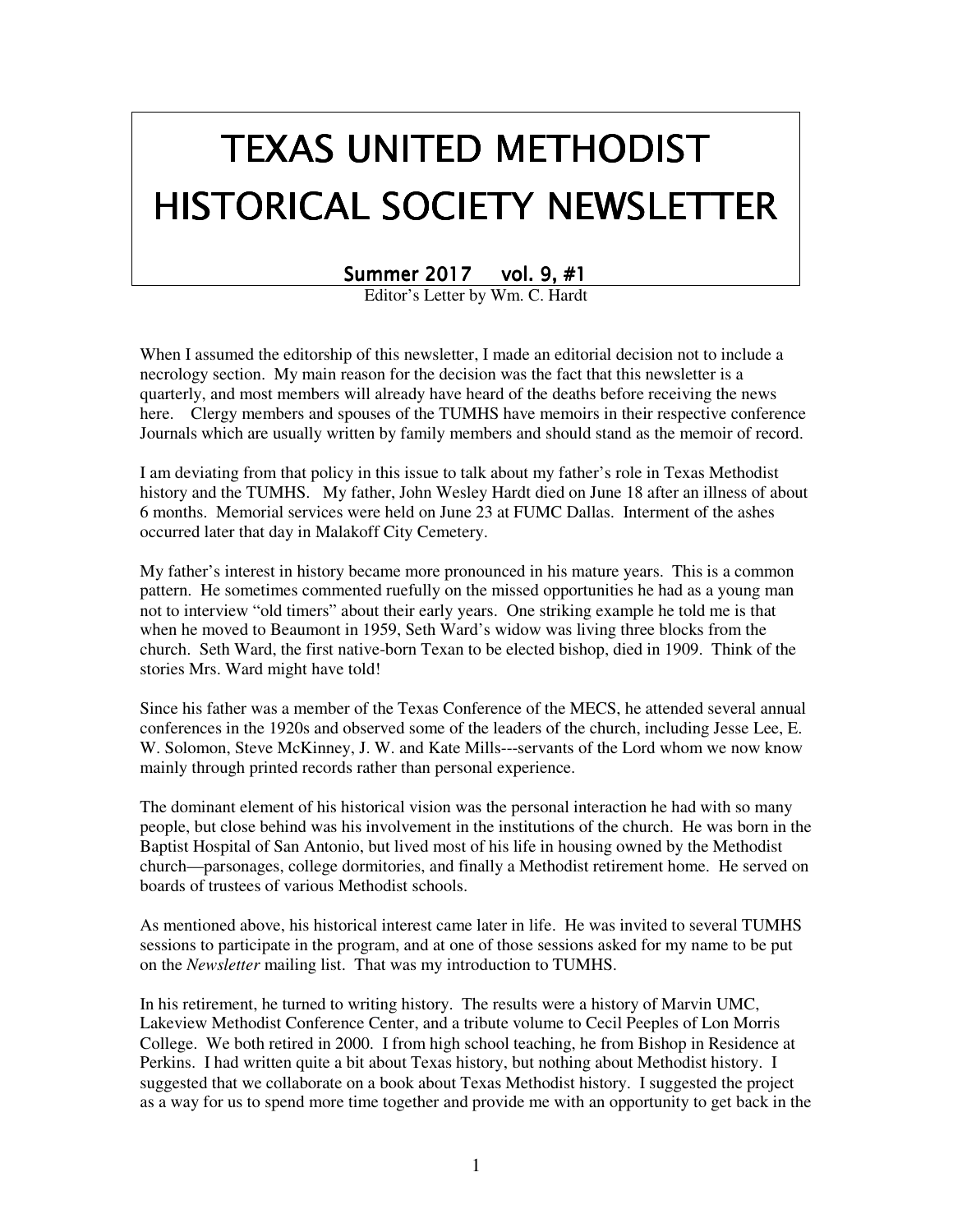stacks of a library (Bridwell). The result of that collaboration was *Historical Atlas of Texas Methodism* (2008). Another result of that collaboration was a new direction and passion for my retirement years.

The Texas Conference was founded in 1840, and my father lived through more than one-half of its existence. He was a member of the MECS, MC, and UMC. He witnessed both the creation and the elimination of the Central Jurisdiction, the mechanism through which segregation of the races was maintained. He was already a veteran preacher when the first women were ordained. His class of bishops elected in 1980 contained the first female bishop of the UMC. He was present, and helped celebrate both the  $25<sup>th</sup>$  and  $100<sup>th</sup>$  anniversary of SMU. He and his family attended the 1934 Texas Methodist Centennial celebration in San Antonio.

Perhaps you have wondered why we didn't collaborate on the life story of someone who lived thought such momentous events. We talked about it often, but disagreed about the nature of such a volume. I wanted to write a conventional biography. He was too humble to be comfortable with that and would consent to a biography only if it illuminated some larger theme. If there was to be a biography, he wanted it to illustrate a change even more momentous than those outlined in the previous paragraph. The first forty years of his life were lived in the full bloom of what he called Methodist revival culture. That culture shaped Methodism since the  $18<sup>th</sup>$  century. Its impact on other denominations is obvious, and some scholars would argue that it helped shape not only the religious landscape of the United States, but the entire American culture.

 Almost every church had an annual revival. If there were five churches on a circuit, each would have its own revival and then they would often unite for a joint revival. My father told many stories about the influence of revivals. Many of the stories were about persons who made the decision for full time Christian vocation at a revival. There were stories of people who came to scoff and were converted into pillars of the church or those who went home from revivals and poured their whiskey down the drain and lived sober lives from then on. My father regularly preached 3 or 4 revivals per year through the 1940s, 1950s and into the 1960s.

Then it all stopped. UMC churches basically quit holding revivals. They gained new members through membership classes rather than revival conversion experiences. Eventually few of our churches had members who had become members through the traditional revival formula:

- 1. conviction of sin
- 2. repentance
- 3. joy coming with the assurance of salvation
- 4. resolution to lead a new, better life

He thought the transition from a revival church to a non-revival church deserved historical analysis and wanted to use his life story to illustrate it since his life so neatly bridged both eras. His was not a nostalgic yearning for the "good old days," but a curiosity to know whether a church with such revivalism DNA in its soul could live in an era without revivals. I could never develop enthusiasm for such a thematic approach so we never wrote it.

As he worked on his Lakeview and Marvin books, he would send me drafts for criticism. One of my most common comments was, "You write like a preacher. This is a history book, not a sermon." He couldn't help himself—that's what he was.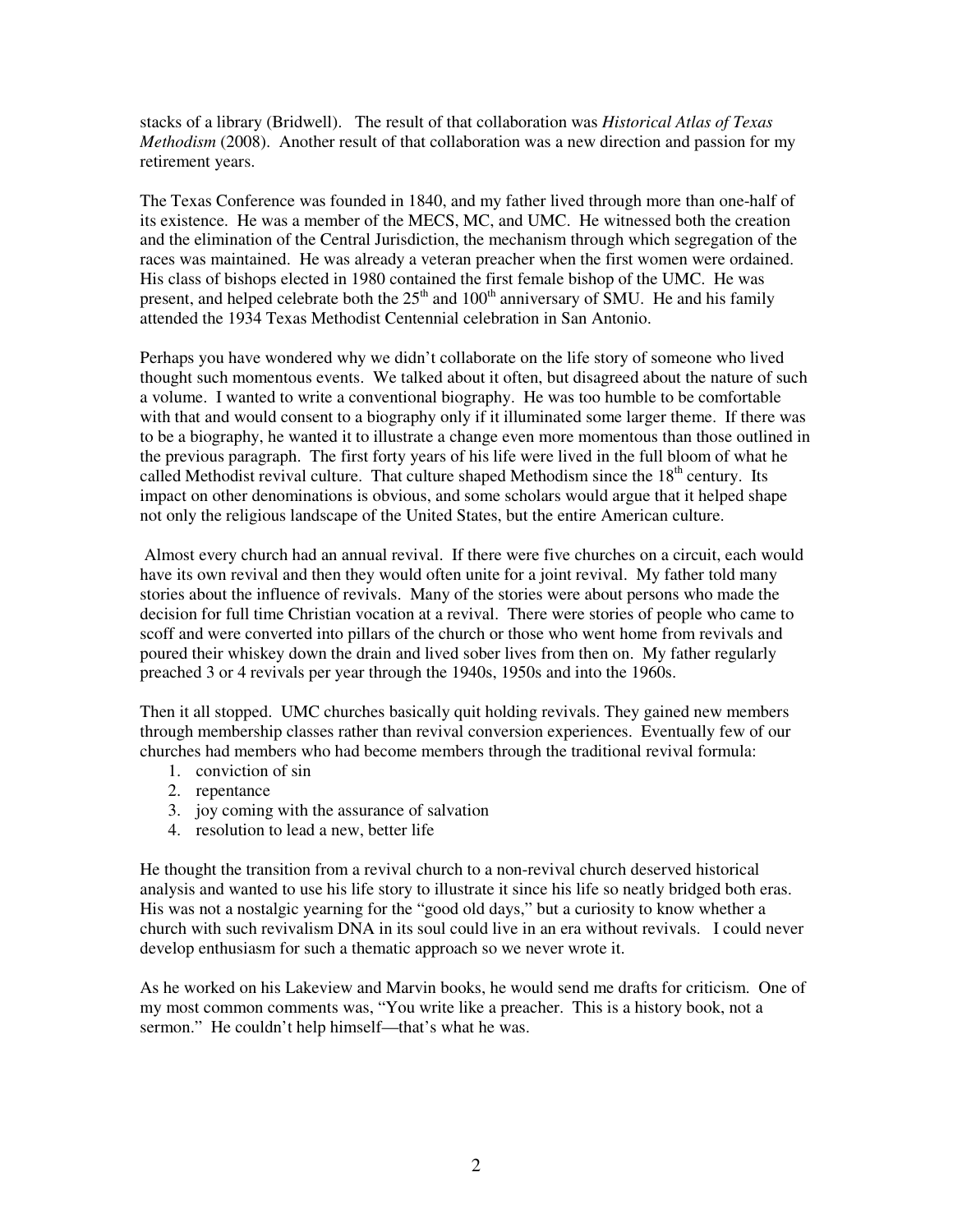# **SAENZ POSTS TUMHS ANNUAL MEETING BLOG**

Bonnie Saenz, Archivist for the Rio Texas Conference, has posted pictures from the 2017 Annual Meeting on line. They may be accessed at

#### https://riotexas.org/archives-blog

Thank you so much for this post. It makes us all recall fondly the meeting at FUMC Richardson last April.

# **Historic Church Pictures**

Each issue contains the picture of some historic church and asks readers to identify it. Here is the picture from the Spring 2017 issue.



Hats off to those of you who indentified First United Methodist Church in Robert

Lee, Coke County. The church was organized by the Rev. Green Cotton Fields in 1891. A one room building was finished in 1895 and replaced by a more substantial structure in 1905. This building was built in 1928 during the pastorate of the Rev. J. D. Ramsey. If you look carefully, you can see the Texas Historical Commission marker just to the right of the steps.

1891 was also the year that the new town of Robert Lee was established as the county seat besting Hayrick for that honor. It was named for Robert E. Lee who had served at Fort Chadbourne which was in what eventually became Runnels County, just one county to the east.

Robert Lee was able to escape the fate of many towns when the railroad bypassed it in 1907. It maintained its relatively small population as the legal and commercial center of the county.

Here is the next church for you to identify.



(photo credit: Kevin Walters)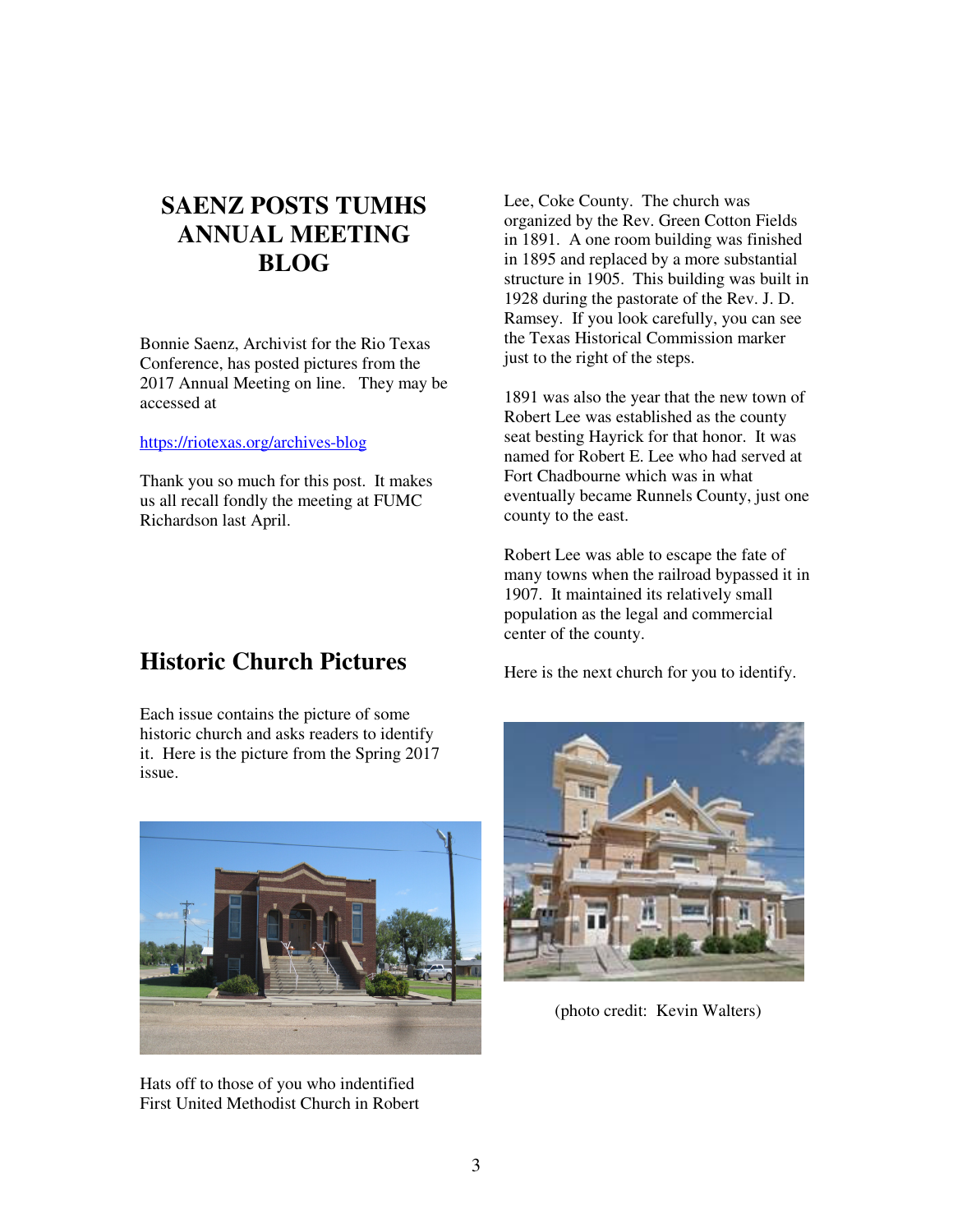# **Free Learning Opportunity for Local Church Historians Online.**

Richard Stowe of the Indiana Conference has announced an opportunity many readers of this *Newsletter* will want to know about. Here is the description from the Indiana Conference website:

*How to be your best at the most exciting job in the local church! Designed for Local Church Historians who are serious about reviewing and improving their skills and their church's program of history. 12 weekly lessons by e-mail. No fees, travel, meetings, deadlines, exams - just solid learning in a friendly, private setting. Opportunity to apply the learning right in one's own church. Requires a dependable email address. Minimal computer skills needed. Certificate of completion at end.* 

Register by September 1 at

http://events.constantcontact.com/registe r/event?llr=66xuy6dab&oeidk=a07eebr7 9mf6ef0acbb

# **Adam Poe Biography Published**

Melissa A. Strangeland, great-great-great granddaughter of Rev. Adam Poe has published a biography that sheds light on one of the most significant figures in  $19<sup>th</sup>$ century Methodism. **Adam Poe: Evangelist & Faithful Servant**  available from https://www.daystarpublishing.org

Poe was a giant in the Methodist publishing and educational fields. He was also a founder of the Methodist Episcopal Freedmen's Aid Society.

We can document only one trip Adam Poe made to Texas, but what a trip it was! He made the trip in December 1844/January 1845 in the company of Bishop Edmund Janes who was coming to San Augustine to hold the fifth session of the Texas Annual Conference and to divide that conference into the Eastern Texas and Western Texas Conferences, an action that had been authorized by the General Conference of 1844. (Soon afterward the conferences were renamed Texas and East Texas.)

Poe was coming to get his brother's orphan children. Daniel and Jane Poe, valiant missionaries in the Gospel cause, had died the previous summer, and Daniel left instructions for his brother Adam to take care of the children.

#### Strangeland's biography has won a number of prizes including *Governor Thomas Worthington Book Award* for 2017

3rd place, books by a nonprofessional/family history, TxSGS Book Award (2016) and Honorable Mention, Saddlebag Selection Competition (2015)

## **2018 Meeting**

Program Chair, Tim Binkley and Host Will Steinsiek have announced the theme for the 2018 Annual Meeting which will be held in El Paso. It is *Methodism on the Border.* We invite you to send ideas for presentations about Methodist institutions, missions, conferences, and individuals to Tim and Will. Do not limit yourself to Texas. We are eager to have presentations about Mexican and New Mexican topics too.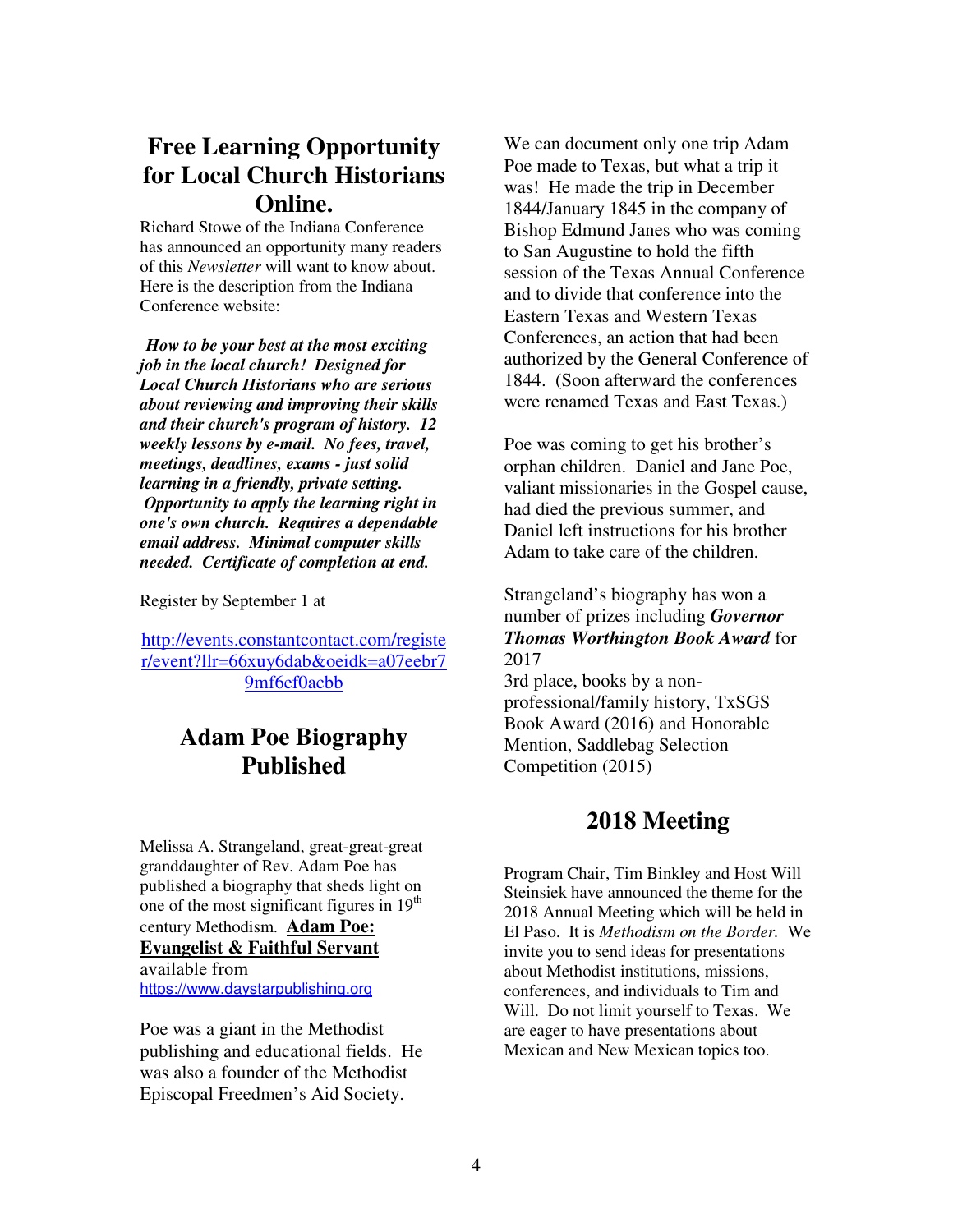## **Directory**

# **President/***Newsletter* **Editor**

Wm. C. Hardt 10375 New Wehdem Rd. Brenham, Tx 77833 979-830-5210 wchardt@gmail.com

## **Vice President**

Timothy Binkley Bridwell Library PO Box 750476 Dallas, TX 75275 214-768-1989 tbinkley@smu.edu

#### **Secretary**

C. D. and Freda Barrington 3139 Whitewing Lane San Antonio, TX 78230-4441

 CD: 210-601-2687 cbarnsatx@gmail.com

 FV: 210-872-1733 fbarnsatx@gmail.com

#### **Treasurer**

Stewart Caffey 5426  $89^{th}$  St. Lubbock, Tx 79424 scaffey3958@gmail.com

## **Warnick Awards Chair**

Timothy Binkley Bridwell Library PO Box 750476 Dallas, TX 75275 214-768-1989 tbinkley@smu.edu

### *Heritage Journal* **Editor**

Rev. Dr. Robert W. Sledge 3141 Chimney Circle Abilene, Tx 79606 rsledge@mcm.edu

## **Walter Vernon Essay Contest Chair**

Rev. Dr. Robert Monk 3232 Heritage Lane Abilene, TX 79606 325-692-3623; 325-201-3137 (cell); rcmonk9@gmail.com